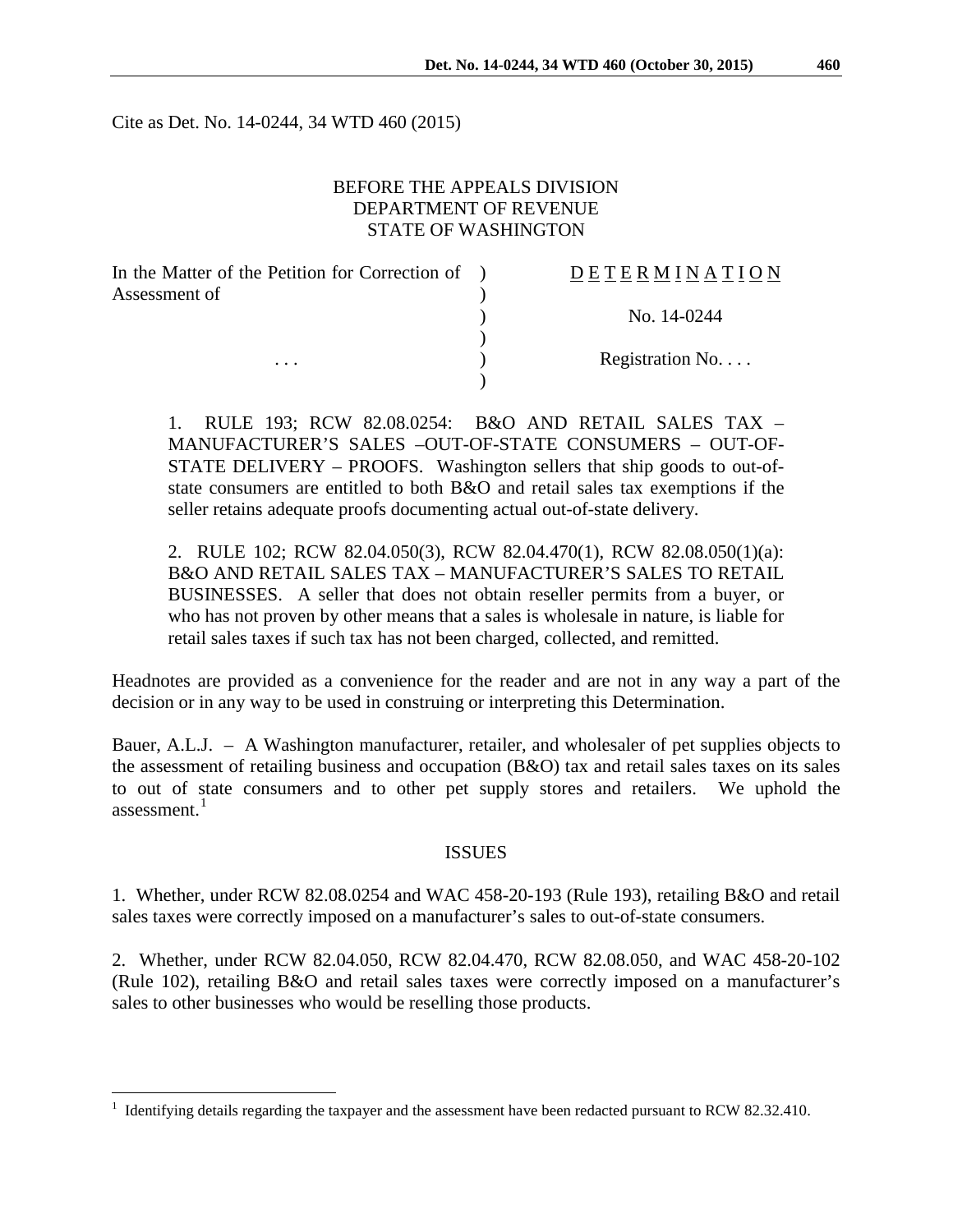# FINDINGS OF FACT

The Audit Division (Audit) of the Department of Revenue (Department) audited the books and records of [Taxpayer] for the period . . . (audit period). The audit was conducted on an actual basis; sampling was not used. Audit issued the above-referenced assessment on July 10, 2013 in the following amounts:

| $\$\ldots$ | <b>Retail Sales Tax</b>                            |
|------------|----------------------------------------------------|
|            | Retailing B&O                                      |
| .          | Wholesaling                                        |
| $\cdots$   | Manufacturing                                      |
|            | <b>Total Tax</b>                                   |
|            | Interest                                           |
| $\cdots$   | 5% Assessment Penalty for Substantial Underpayment |
| $\$\ldots$ | <b>Total Assessed</b>                              |

Taxpayer appealed the imposition of . . . of retail sales tax and retailing B&O tax on August 5, 2013.

During the audit period, Taxpayer sold pet products – collars, harnesses, leashes, and other such small pet restraints – directly to consumers and to businesses throughout the United States. Taxpayer noted each invoice with the customer's full name and address.

Taxpayer took interstate B&O and retail sales tax deductions<sup>[2](#page-1-0)</sup> for its sales to its out-of-state customers. Audit disallowed the interstate deductions when Taxpayer had not documented them as such. Taxpayer additionally reported its sales to other Washington pet suppliers and retailers as "wholesale" sales, a classification that required no collection or remittance of retail sales tax. Audit reclassified certain of these sales to retailing, finding them to be "undocumented."

# ANALYSIS

1. Out of State Sales. The Commerce Clause of the United States Constitution grants Congress the power to regulate commerce among the states.<sup>[3](#page-1-1)</sup> The United States Supreme Court has held that the negative implication of this grant of power is that states may not impose taxes that place an "undue burden" on interstate commerce, even in the absence of Congressional action.<sup>[4](#page-1-2)</sup> This prohibition is repeated in RCW 82.08.0254, which provides that the state may not impose the retail sales tax on sales where it would be prohibited under the United States Constitution.<sup>[5](#page-1-3)</sup>

<span id="page-1-0"></span> $2$  Although listed as a "deduction" on the Excise Tax Return, we note that it is in fact an exemption.

 $3$  U.S Const. art. I, § 8.

<span id="page-1-2"></span><span id="page-1-1"></span><sup>&</sup>lt;sup>4</sup> This concept is referred to as the "dormant" or "negative" Commerce Clause doctrine. See *C&A Carbone, Inc. v. Town of Clarkstown*, N.Y., 511 U.S. 383 (1994) (quoting *The Federalist* No. 22, pp. 143–145 (C. Rossiter ed. 1961) (A. Hamilton); Madison, *Vices of the Political System of the United States*, in 2 Writings of James Madison 362–363 (G. Hunt ed. 1901)).

<span id="page-1-3"></span><sup>5</sup> RCW 82.08.0254 provides: "The [retail sales] tax levied by RCW 82.08.020 shall not apply to sales which the state is prohibited from taxing under the Constitution of this state or the Constitution or laws of the United States."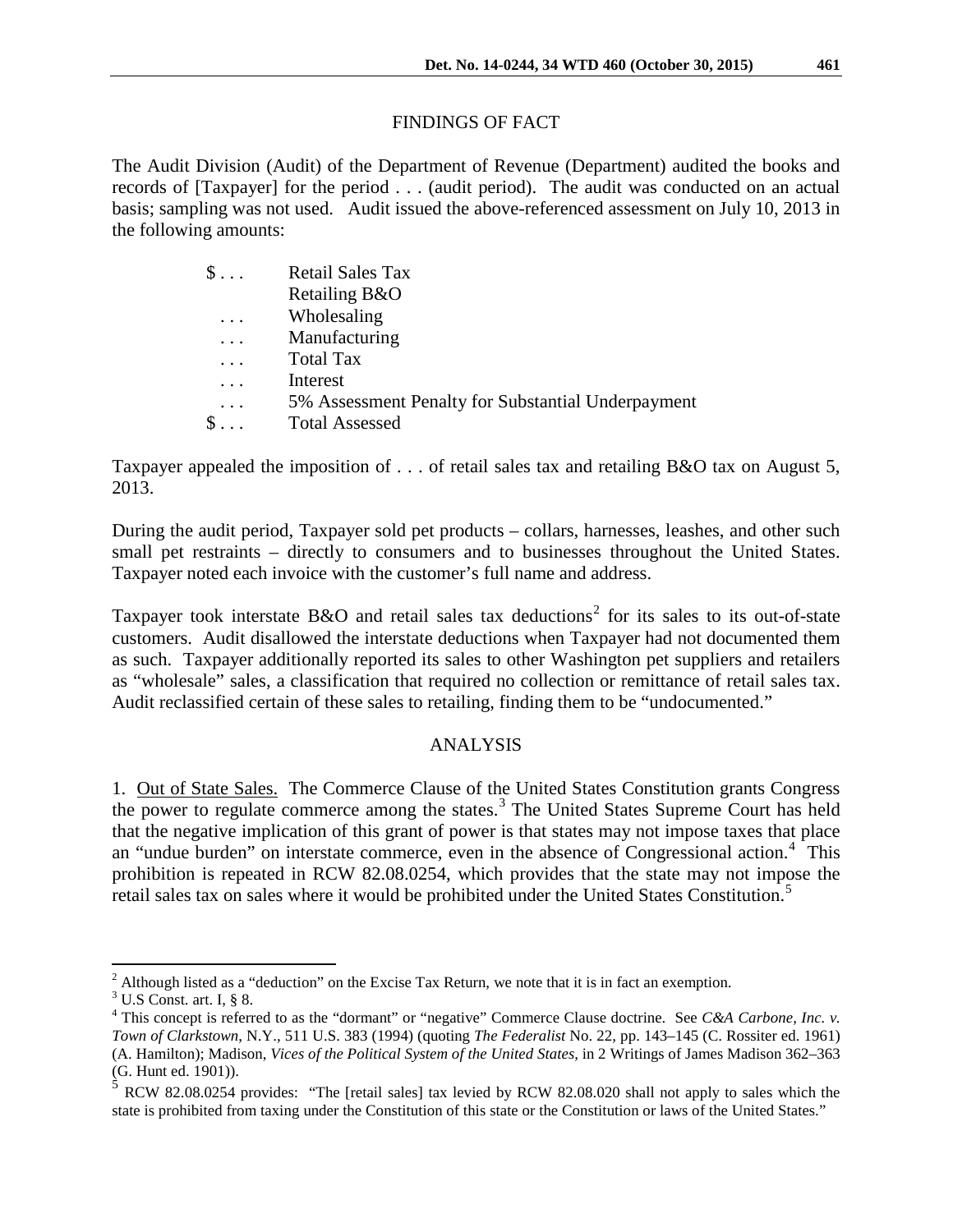Rule 193 is the Department's administrative rule explaining the B&O and retail sales tax applications to interstate sales of tangible personal property. It covers the tax implications of outbound sales of goods originating in this state to persons outside this state. Subsection (3) provides:

**Outbound sales**. Washington state does not assess its taxes on sales of goods which originate in Washington if receipt of the goods occurs outside Washington.

(a) Where tangible personal property is located in Washington at the time of sale and is received by the purchaser or its agent in this state, or the purchaser or its agent exercises ownership over the goods inconsistent with the seller's continued dominion over the goods, the sale is subject to tax under the retailing or wholesaling classification. The tax applies even though the purchaser or its agent intends to and thereafter does transport or send the property out-of-state for use or resale there, or for use in conducting interstate or foreign commerce. It is immaterial that the contract of sale or contract to sell is negotiated and executed outside the state or that the purchaser resides outside the state.

(b) Where the seller delivers the goods to the purchaser who receives them at a point outside Washington neither retailing nor wholesaling business tax is applicable. This exemption applies even in cases where the shipment is arranged through a for-hire carrier or freight consolidator or freight forwarder acting on behalf of either the seller or purchaser. It also applies whether the shipment is arranged on a "freight prepaid" or a "freight collect" basis. The shipment may be made by the seller's own transportation equipment or by a carrier for-hire. For purposes of this section, a for-hire carrier's signature does not constitute receipt upon obtaining the goods for shipment unless the carrier is acting as the purchaser's agent and has express written authority from the purchaser to accept or reject the goods with the right of inspection.

(Emphasis added.) Subsection (6) provides similarly for the retail sales tax. Thus, shipments of goods from Washington that are destined for an out-of-state location are taxable in Washington if the delivery takes place in Washington. If the goods are actually delivered by the seller to a destination outside of Washington, however, they are entitled to both a B&O and retail sales tax exemption. To qualify for exemption, the Washington seller must therefore provide certain proofs documenting actual out-of-state delivery. Rule 193's subsection (4) therefore provides:

# **Proof of exempt outbound sales**.

(a) If either a for-hire carrier or the seller itself carries the goods for receipt at a point outside Washington, the seller is required to retain in its records documentary proof of the sales and delivery transaction and that the purchaser in fact received the goods outside the state in order to prove the sale is tax exempt. Acceptable proofs, among others, will be:

(i) The contract or agreement of sale, if any, **And**

(ii) If shipped by a for-hire carrier, a waybill, bill of lading or other contract of carriage indicating the seller has delivered the goods to the for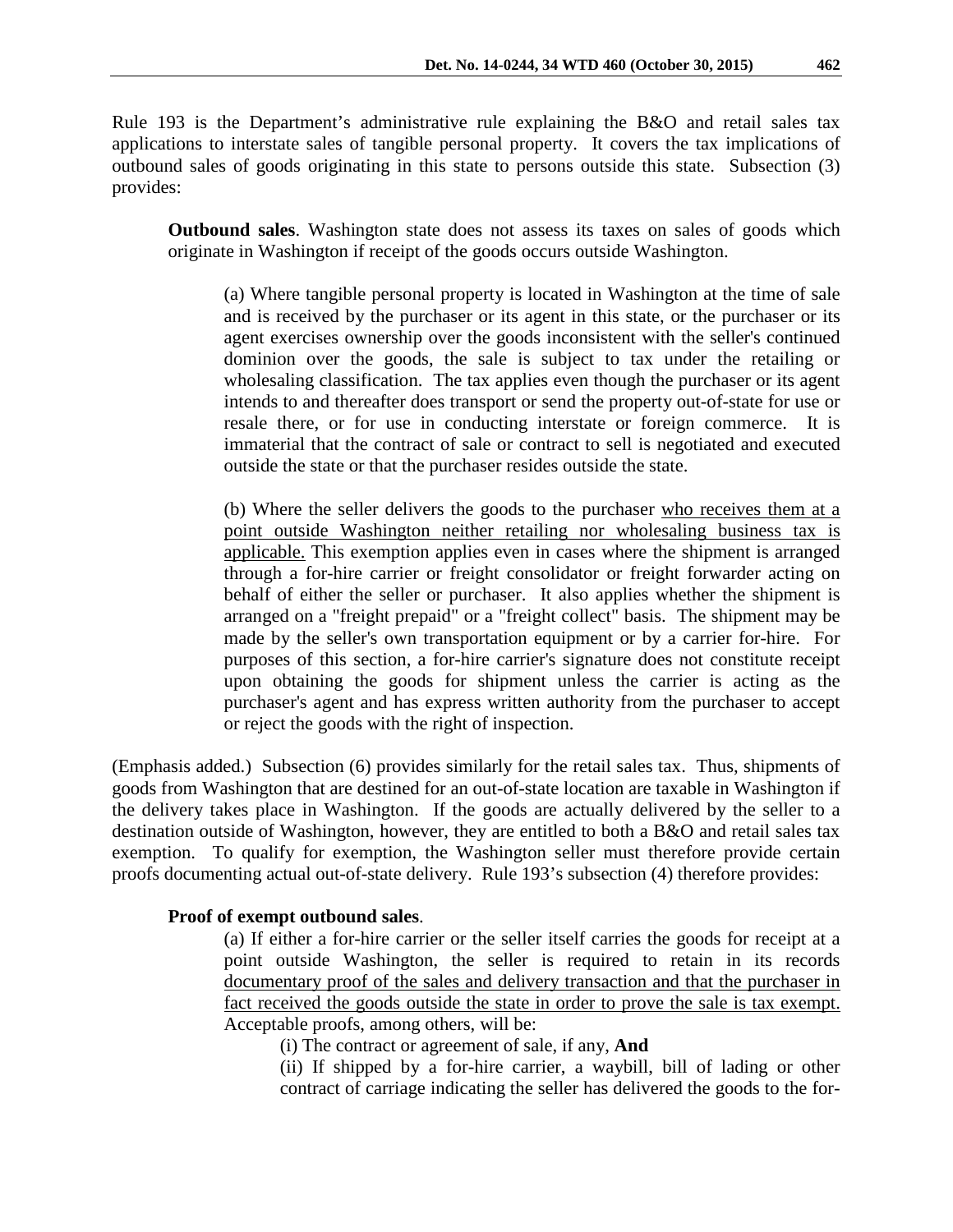hire carrier for transport to the purchaser or the purchaser's agent at a point outside the state with the seller shown on the contract of carriage as the consignor (or other designation of the person sending the goods) and the purchaser or its agent as consignee (or other designation of the person to whom the goods are being sent); or

(iii) If sent by the seller's own transportation equipment, a trip-sheet signed by the person making delivery for the seller and showing:

- The seller's name and address,
- The purchaser's name and address,
- The place of delivery, if different from purchaser's address,
- The time of delivery to the purchaser together with the signature of the purchaser or its agent acknowledging receipt of the goods at the place designated outside the state of Washington.

Subsection (6)(a) provides similarly for retail sales tax, stating: "The seller must retain proof of exemption as outlined in subsection (4), above."

In this case, Audit's disallowance of the interstate sales exemption was due to Taxpayer's lack of records documenting out-of-state deliveries. Taxpayer complains that these sales were to out-ofstate buyers whose out-of-state addresses appeared on their sales invoices, and that the out-ofstate nature of these sales was thereby adequately identified. Such information, however, is not adequate under Rule 193, as an out-of-state location does not automatically correlate to out-of-state delivery.<sup>[6](#page-3-0)</sup> We disagree that the mere invoice address can control.

In this case, Taxpayer did not document the method or place of actual delivery by retaining documentation set forth in Rule 193(4). Accordingly, we cannot grant relief.

Taxpayer's petition as to this issue is denied.

2. Reclassification of Wholesale Sales. Taxpayer complains that its larger sales were to other pet supply companies or pet stores, and thus were correctly reported as wholesale sales without the collection of retail sales taxes. RCW 82.04.050(1)(a) provides:

"Sale at retail" or "retail sale" means every sale of tangible personal property (including articles produced, fabricated, or imprinted) to all persons irrespective of the nature of their business and including, among others, without limiting the scope hereof, persons who install, repair, clean, alter, improve, construct, or decorate real or personal property of or for consumers other than a sale to a person who: (i) Purchases for the purpose of resale as tangible personal property in the regular course of business without intervening use by such person, . . .

RCW 82.04.470(1) provides:

<span id="page-3-0"></span> <sup>6</sup> Taxpayer has also argued that Audit was in error to assume that these taxes had been collected and not remitted, as these funds were not in Taxpayer's bank account. This assertion, however, has never been supported and will not be further addressed.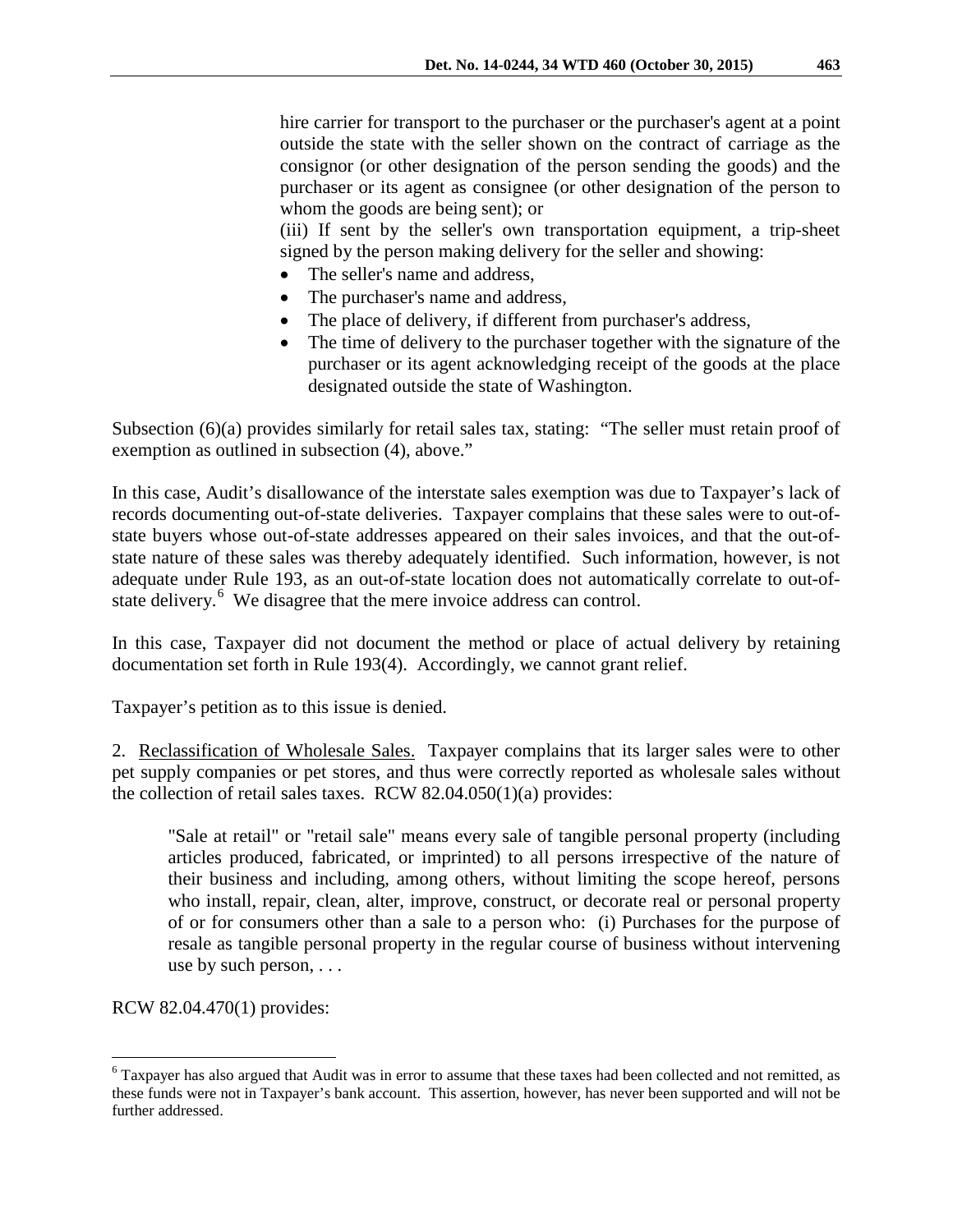The burden of proving that a sale is a wholesale sale rather than a retail sale is on the seller. A seller may meet its burden of proving a sale is a wholesale sale rather than a retail sale by taking from the buyer, at the time of sale or within a reasonable time after the sale as provided by rule of the department, a copy of a reseller permit issued to the buyer by the department under RCW 82.32.[7](#page-4-0)80 or  $82.32.783$ <sup>1</sup>

(Emphasis added.) Under RCW 82.08.050(3), if a seller fails to take a reseller permit from the buyer, and then fails to charge, collect, and remit retail sales tax, then the seller becomes liable for retail sales tax that has not been collected:

Except as otherwise provided in this section, if any seller fails to collect the [retail sales] tax . . ., whether such failure is the result of the seller's own acts or the result of acts or conditions beyond the seller's control, the seller is, nevertheless, personally liable to the state for the amount of the tax.

Rule 102 explains reseller permits and the requirement that sellers obtain copies for their records: Subsection (7) further explains that seller has the burden of obtaining a reseller permit or proving, by alternative methods, that buyers were eligible:

**Seller's responsibilities**. The seller has the burden of proving that the buyer had a reseller permit at the time of sale. A seller may meet its burden by taking from the buyer, at the time of sale or within one hundred twenty days after the sale, a copy of a reseller permit issued to the buyer by the department under RCW 82.32.780 or 82.32.783.

(a) In lieu of a copy of a reseller permit issued by the department, pursuant to RCW 82.04.470 a seller may accept from a buyer that is required to be registered with the department under RCW 82.32.030:

(i) A properly completed uniform exemption certificate approved by the streamlined sales and use tax agreement governing board; or

(ii) Any other exemption certificate as may be authorized by the department and properly completed by the buyer.

(b) Certificates authorized in (a)(i) and (ii) of this subsection must include the reseller permit number issued by the department to the buyer.

(c) A seller who accepts exemption certificates authorized in (a) of this subsection is not required to verify with the department whether the buyer is required to be registered with the department under RCW 82.32.030. It must be noted, however, that nothing in this subsection (c) may be construed to modify any of the provisions of RCW 82.08.050.

(d) In lieu of a copy of a reseller permit issued by the department, pursuant to RCW 82.04.470 a seller may accept from a buyer that is not required to be registered with the department under RCW 82.32.030:

(i) A properly completed uniform sales and use tax exemption certificate developed by the multistate tax commission;

(ii) A properly completed uniform exemption certificate approved by the streamlined sales and use tax agreement governing board; or

<span id="page-4-0"></span> $<sup>7</sup>$  Prior to July 1, 2010, the seller was required to take from the seller a resale certificate.</sup>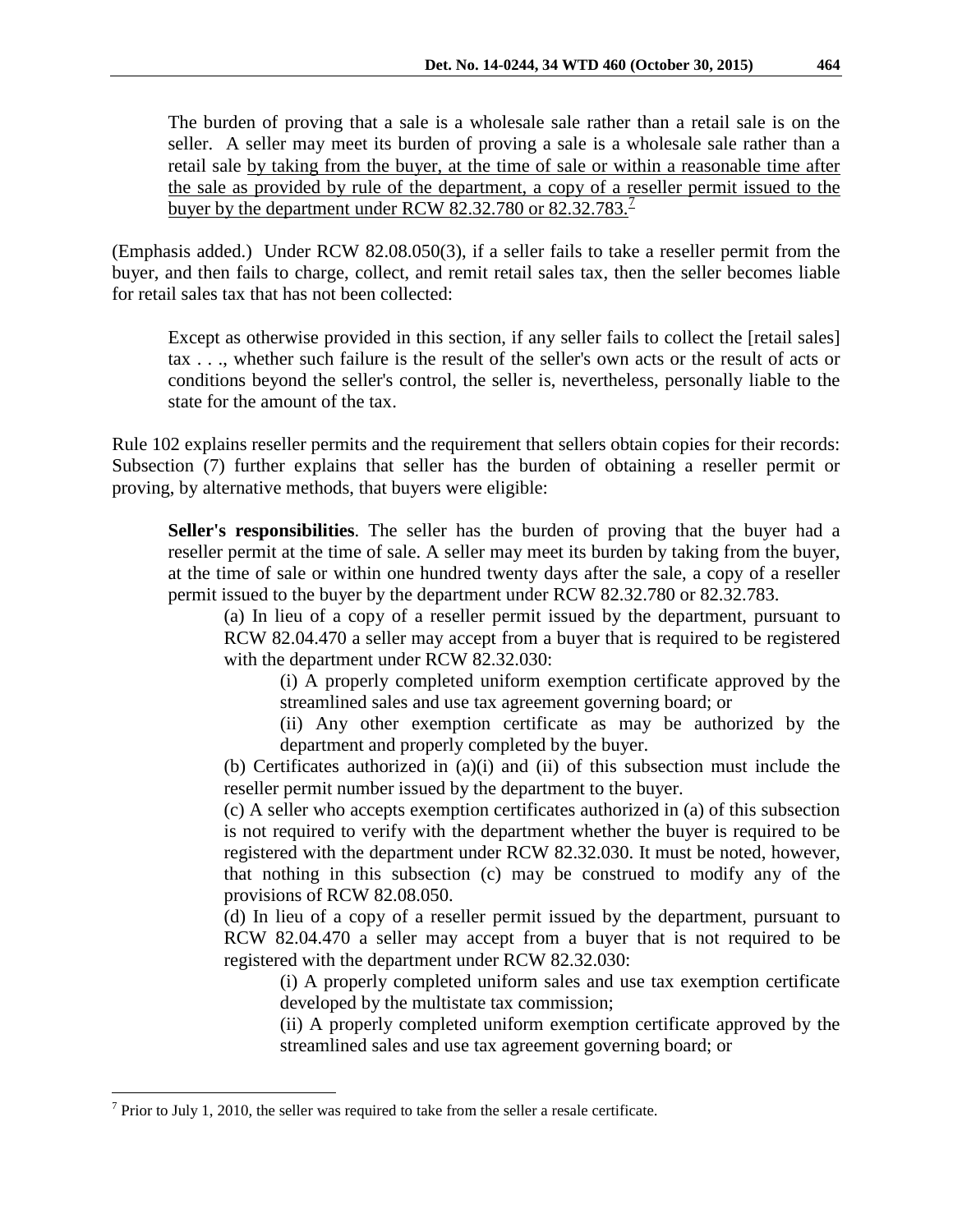(iii) Any other exemption certificate as may be authorized by the department and properly completed by the buyer.

The Streamlined Sales and Use Tax Agreement Certificate of Exemption and Multistate Tax Commission Uniform Sales and Use Tax Exemption Certificate can each be obtained on the department's internet site at http://dor.wa.gov.

(e) A seller who accepts a uniform exemption certificate authorized in (d) of this subsection is not required to verify with the department whether the buyer is required to be registered with the department under RCW 82.32.030. It must be noted, however, that nothing in this subsection (e) may be construed to modify any of the provisions of RCW 82.08.050.

(f) **Data elements.** In lieu of obtaining a reseller permit or the documentation in (a) or (d) of this subsection, RCW 82.08.050(7) authorizes a seller to capture the relevant data elements as allowed under the streamlined sales and use tax agreement. "Data elements" are the information required to be supplied on the actual Streamlined Sales and Use Tax Agreement Certificate of Exemption: Name, address, type of business, reason for exemption, identification number required by the state to which the sale is sourced, state and country issuing identification number, and if a paper form is used, a signature of the purchaser. See Streamlined Sales Tax Governing Board, Inc. Rule 317.1(A) for more information.

(g) **The term "reseller permit."** For purposes of this section, unless otherwise specified, the term "reseller permit" hereinafter contemplates all of the following: A copy of a reseller permit, a uniform exemption certificate authorized by RCW 82.04.470 as described in (a) and (d) of this subsection, or data elements as described in (f) of this subsection.

(h) **Seller must provide documentation or information.** If the seller has not obtained a reseller permit or the documentation described in (a), (b), (d), or (f) of this subsection, the seller is liable for the tax due unless it can sustain the burden of proving that a sale is a wholesale sale by demonstrating facts and circumstances that show the sale was properly made at wholesale. The department will consider all evidence presented by the seller, including the circumstances of the sales transaction itself, when determining whether the seller has met its burden of proof. It is the seller's responsibility to provide the information necessary to evaluate the facts and circumstances of all sales transactions for which reseller permits are not obtained. Facts and circumstances that should be considered include, but are not necessarily limited to, the following:

• The nature of the buyer's business. The items being purchased at wholesale must be consistent with the buyer's business. For example, a buyer having a business name of "Ace Used Cars" would generally not be expected to be in the business of selling furniture;

• The nature of the items sold. The items sold must be of a type that would normally be purchased at wholesale by the buyer; and

• Additional documentation. Other available documents, such as purchase orders and shipping instructions, should be considered in determining whether they support a finding that the sales are sales at wholesale.